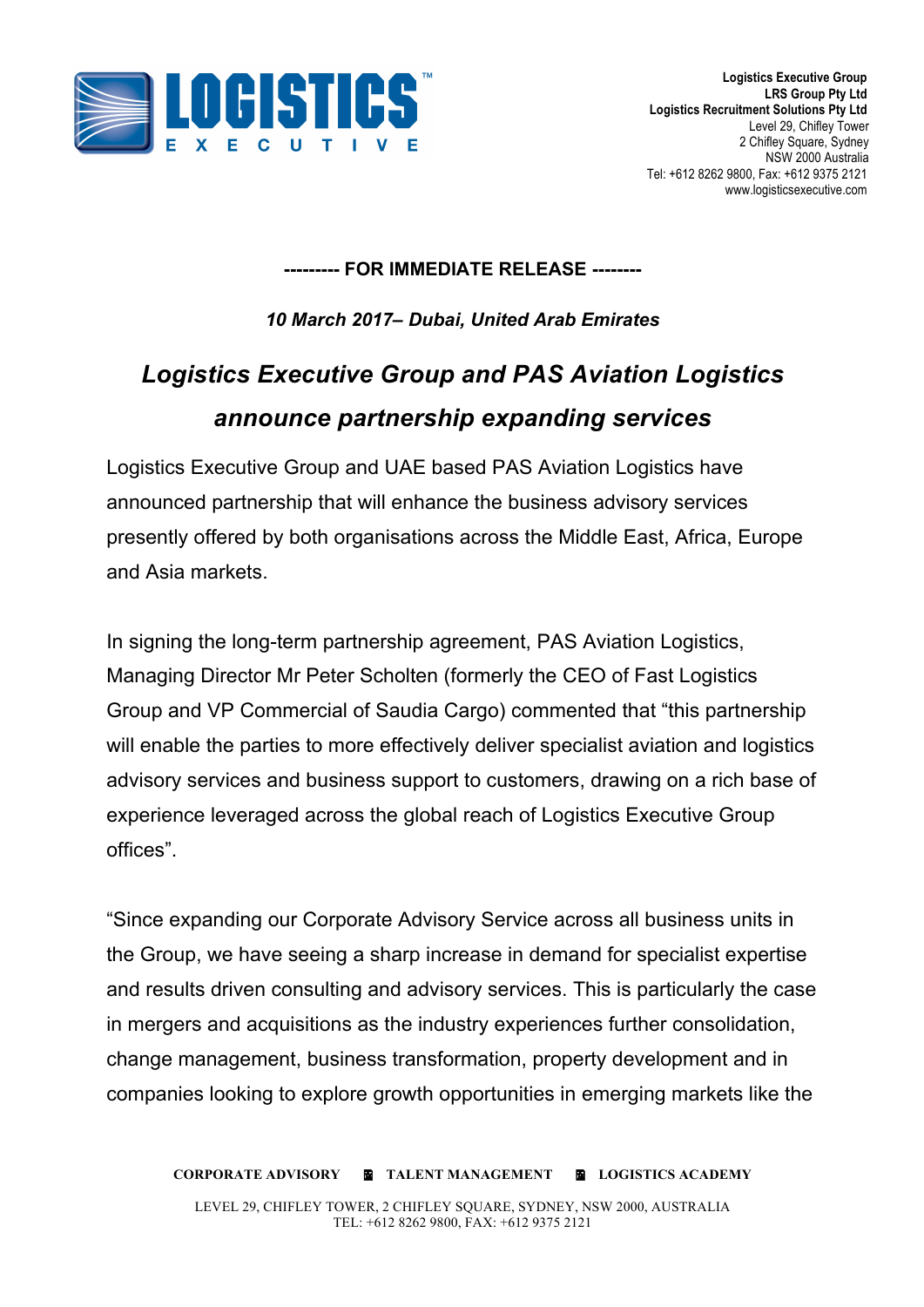

GCC and Africa" said Mr Darryl Judd, Chief Operating Officer for Logistics Executive Group. "The partnership with PAS Aviation Logistics will enable our clients to draw on even deeper industry knowledge, wider networks and it increases the resources available to our respective markets".

Logistics Executive Group CEO, Mr Kim Winter added that "our Talent Management and Logistics Academy training business units are all seeing an increase in demand for experienced talent, interim and project management resources to handle change programs and lend expertise to organisations looking to grow. The PAS Aviation Logistics relationship will strengthen this and bringing additional knowledge in air cargo, freight, logistics, aviation and executive management".

"PAS Aviation Logistics and Logistics Executive Group are already cooperating together on several large-scale acquisition projects in Europe, Asia and the UAE, along with working on some warehousing build-to-suit projects and exploring logistics property sale-leaseback programs for a number of customers in the Middle East" said Mr Scholten.

Further to the consulting partnership, it is expected that Logistics Executive Group will shortly announce an expansion to the range of the training programs offered through its Logistics Academy brand to include technical aviation and air cargo training, logistics sales management courses and enhanced leadership development programs as well as a tie up with a leading industry body in the Middle East. The relationship with PAS Aviation Logistics will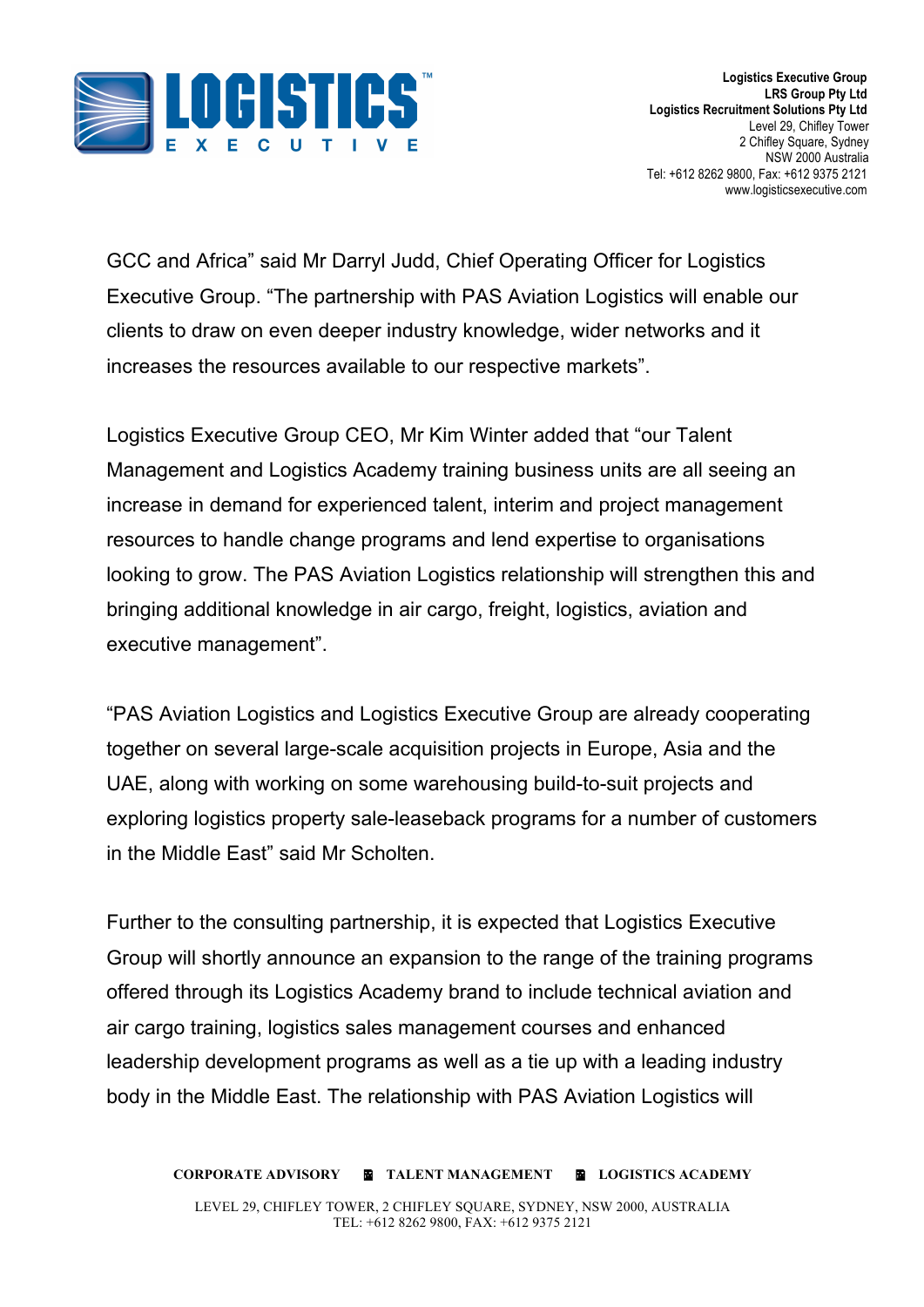

enable an injection specialist knowledge into these programs for key sectors.

Logistics Executive Group already has a strong partnership with the Logistics Supply Chain Management Society in Asia with its joint venture in the LogiSYM Supply Chain Magazine and Conferences, ALA Logistics Diplomas and CLP qualification.

For more information see: www.logisticsexecutive.com

**---------- END ---------**

## *About Logistics Executive Group*

Logistics Executive Group is the acknowledged industry leader providing a suite of whole-of-lifecycle business services including Corporate Advisory, Talent Management, and specialist Supply Chain and Logistics Training. Since 1999, clients have trusted Logistics Executive Group to help recruit, build world-class leadership, and drive business performance with integrated Corporate Advisory services.

With its head office in Sydney, Australia the company has offices in 12 global locations in the key international logistics hubs including across Sydney, Melbourne, Perth Singapore, Hong Kong, Mumbai, Chennai, New Delhi, Shanghai, Dubai and London.

Today, Logistics Executive Group is the single source for leadership development, talent & recruitment services and business consulting to empower businesses and leaders to reach their goals. Partnered with a wide range of clients including: multinational corporations, entrepreneurial businesses, private equity firms, promoter owned companies and non-profit organizations, the company offers a full suite of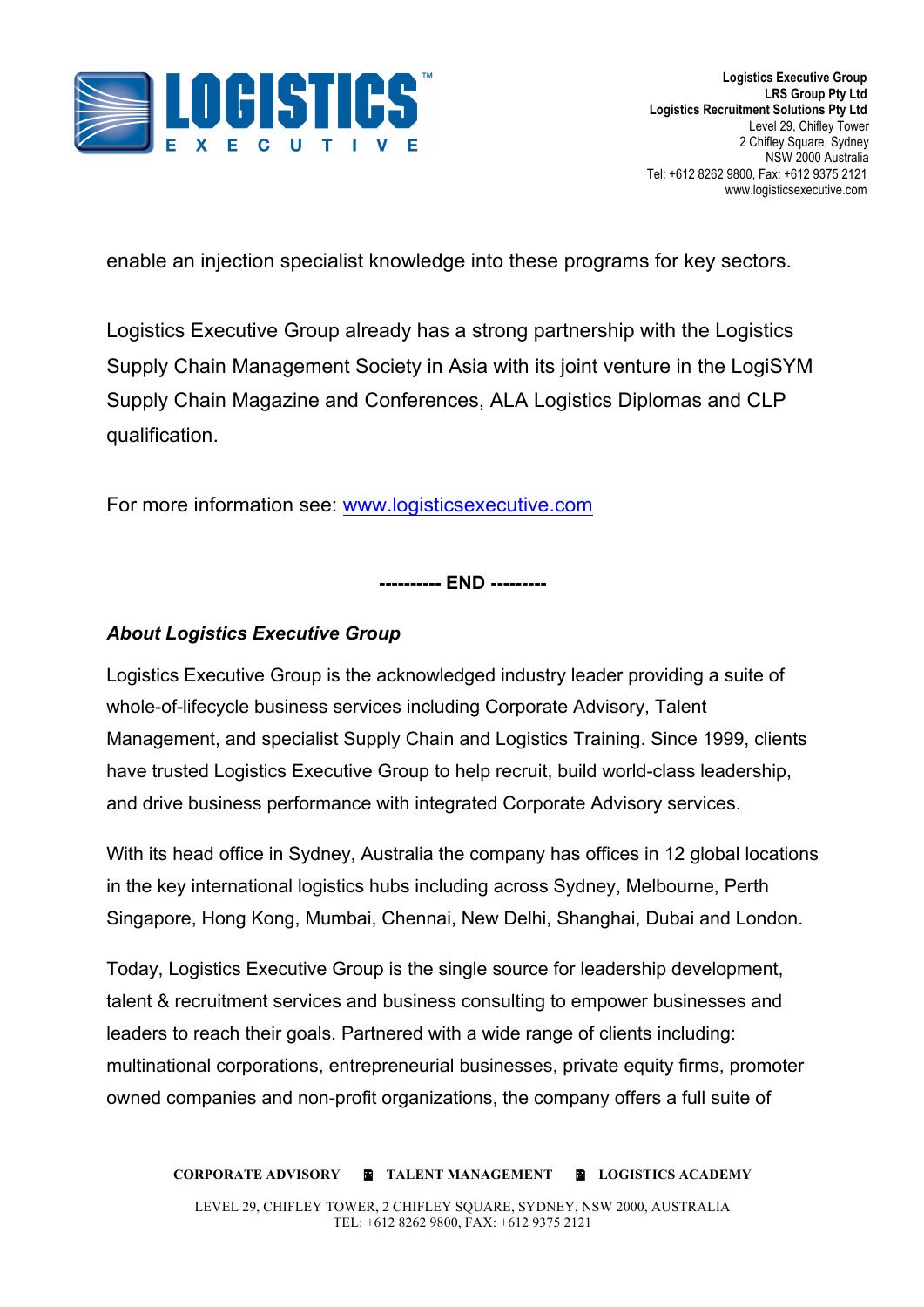

solutions that are designed and executed to position organisation who are seeking growth and overall improved performance. Service pillars include:

#### » **Executive Search & Leadership Recruitment**

#### » **Corporate Advisory & Business Performance Consulting**

# » **Accredited Training & Education Programs for the Supply Chain and Logistics sector**

#### **Logistics Academy**

Logistics Executive Group's Logistics Academy is a comprehensive suite of Educational and Training Programs that cater for all levels of professionals and logicians looking to further enhance their supply chain and logistics skills and theirs careers. With range of online quick courses, certificate based and diploma e-learning products through to MBA's with a focus on Supply Chain Management, Logistics Academy and our partners bring together the most relevant and cutting-edge Supply Chain and Logistics training.

#### **JAFZA Representatives**

Logistics Executive Group is the appointed representative the Dubai Government's Jebel Ali Free Trade Zone (JAFZA) in Australia and New Zealand. Jafza is the world's preeminent tax free zone for manufacturing, oil and gas, construction, industrial, logistics and supply chain import, export and re-export situated between Jebel Ali Port and Dubai's new al Maktoum International Airport. The 57 sq km site is home to over 7,500 businesses, accounting for 22% of Dubai GDP with revenues of over \$90.2 billion in trade annually.

www.LogisticsExecutive.com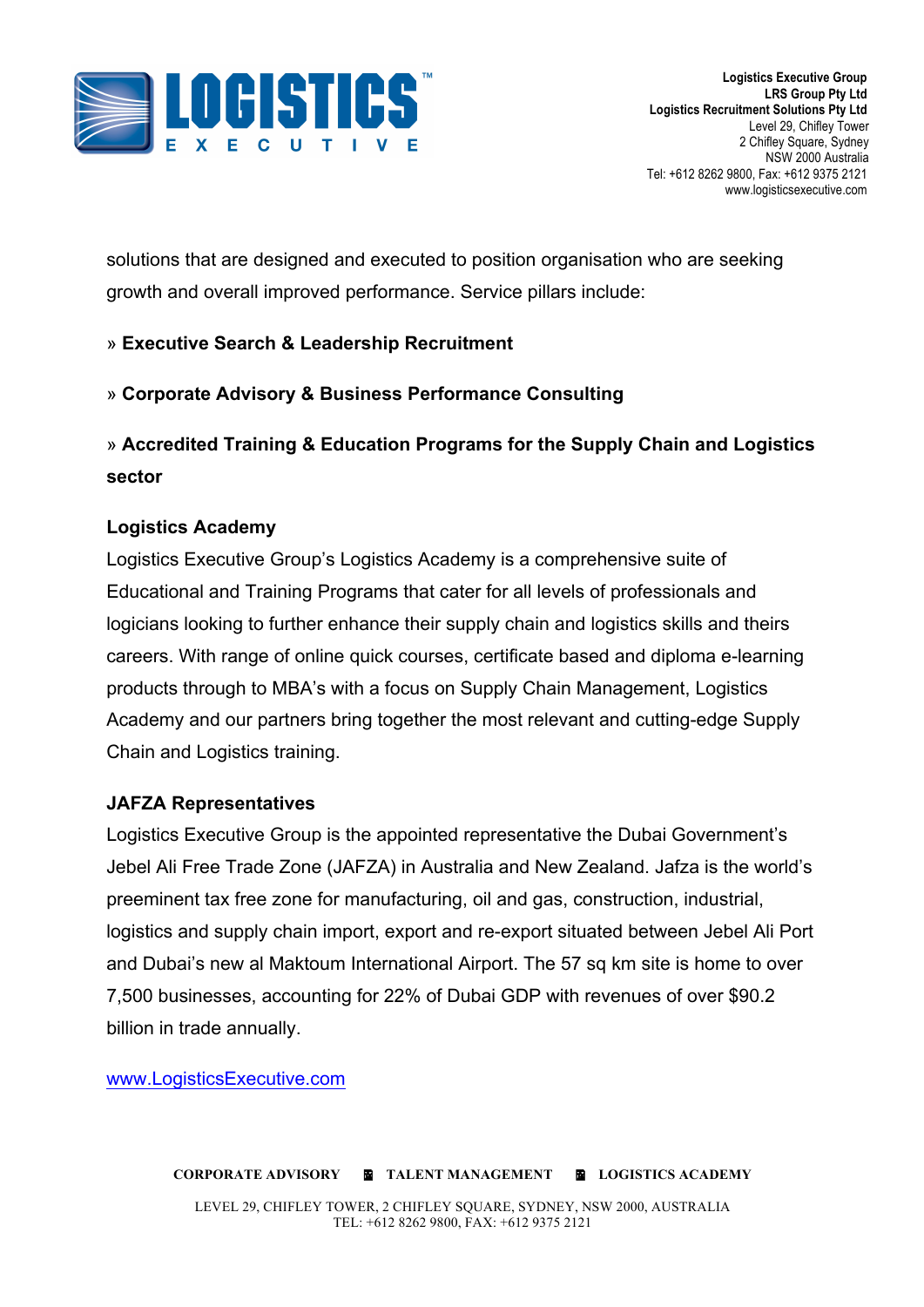

**Logistics Executive Group LRS Group Pty Ltd Logistics Recruitment Solutions Pty Ltd** Level 29, Chifley Tower 2 Chifley Square, Sydney NSW 2000 Australia Tel: +612 8262 9800, Fax: +612 9375 2121 www.logisticsexecutive.com

## *About PAS Aviation Logistics*

After a career of 25+ years in the global air cargo and logistics industry Peter Scholten in 2017 founded PAS Aviation Logistics in Dubai, a management consultancy company for interim management and project consultancy. PAS Aviation Logistics is specialized in business transformation, mergers and acquisition for freight forwarding and aviation related companies.

Prior to PAS Aviation Logistics Peter Scholten was CEO of Fast Logistics Group based in Dubai. Scholten was leading the group of freight forwarding and logistics companies with a strong presence across UAEA, India, Africa and Far East. During his 2-year tenure, Scholten restructured the group activities. He led the merger of Fast Forward and First Priority to Fast Logistics in UAE. He initiated the start of the group's GSA company Aviation Solutions that globally represents SAFE Air Company and Etihad Cargo in Sharjah and Northern Emirates. Scholten has been instrumental in forming a joint venture in China with Cargo Services Far East and has restructured the office network in Africa.

Prior to Fast Logistics Scholten served as VP Commercial of Saudia Cargo based in Jeddah, KSA since 2010. During his 4,5 years at the airline Scholten was responsible for global sales, revenue management, marketing, network- and product development. Scholten was instrumental in more than doubling the global air cargo volumes and made Saudia a well-recognized global brand in the top 20 of the air cargo industry. During his time Saudia Cargo won multiple international industry awards from leading air cargo trade publications, established leading positions in the global market to Saudi Arabia and in the markets from Asia to West Africa, Kenya to Netherlands, Bangladesh to Europe, made Saudia Cargo a strong operator in the global ad hoc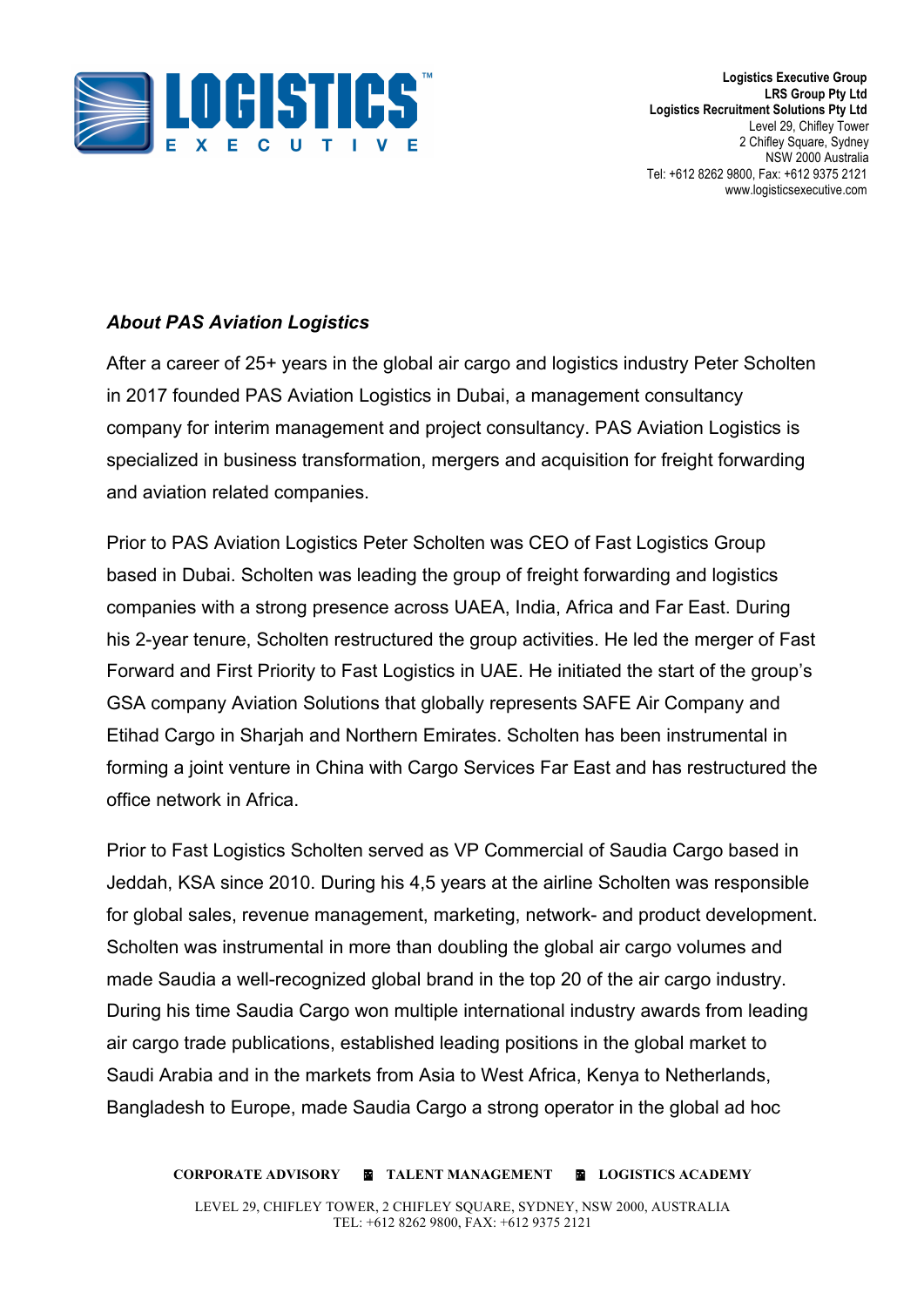

cargo charter market and introduced various new products: BellyFlex, OK-2-KSA and Pharma-2-World

Prior to Saudia Cargo Scholten served 14 years for Martinair Holland in 5 senior executive roles and locations.

As VP & GM the Americas for Martinair based in Miami, USA Scholten was responsible for the freighter network of 20 destinations in North- and Latin America. In this role he strengthened the market leading position of Martinair in Ecuador, Colombia, Miami and opened new markets in Brazil and Puerto Rico. In 2007 Scholten was appointed as interim CCO of Tampa Cargo (a Colombian cargo airline operating out of Medellin and Bogota with B767 freighters, majority owned by Martinair). In this interim role Scholten restructured the airline's network and turned around the company in 6 months, delivering the highest profit in the airline's 35-year history.

During his tenure as VP Asia Pacific of Martinair, based in Hong Kong in 2002-2006 Scholten implemented an aggressive growth strategy for Hong Kong and China. He began new operations for the carrier to Chinese cities Nanjing and Tianjin. He was also responsible for creating a new Middle East hub for the carrier in Sharjah.

Between 2000 and 2002 Scholten initiated and managed Kencargo Airlines – a joint venture between Kenya Airways, KLM and Martinair - in Nairobi. As Managing Director of Kencargo he was credited for creating a professional cargo organization that included a network of 30 destinations. In 2004 Kencargo was renamed as Kenya Airways Cargo.

Scholten began his career in Martinair as VP Europe & Africa in 1996. During this tenure he was based in Schiphol Airport and he built the European sales organisation